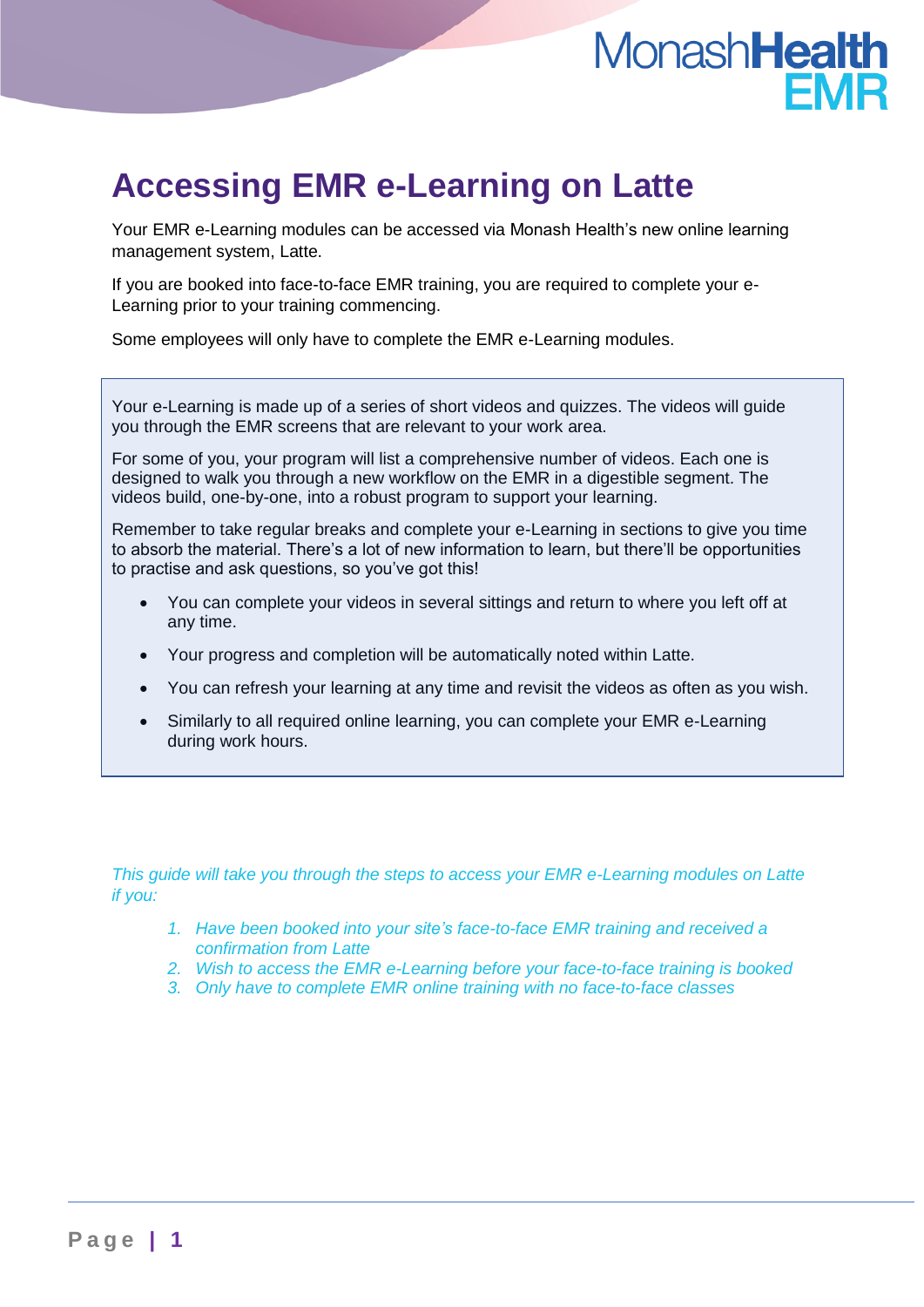### **1. I have been booked into face-to-face EMR training for my site and need to complete my e-Learning before my classes start**

Access Latte on the Monash Health intranet via the following link: <https://learning.monashhealth.org/auth/saml/login.php>

Click on the 'EMPLOYEE' button and log in using your Monash Health credentials.



Your EMR course program will be listed in the 'My Required Learning' section of your home page dashboard.

If you cannot see your courses in your required learning then follow the steps in '2. I wish to access the EMR e-Learning early, before my face-to-face training is booked'.

This will allow you to access your e-Learning directly.

Your completion of your online learning will be automatically logged by LATTE, but please remember to speak to your manager to ensure you are booked into a face-to-face classroom learning session as well.

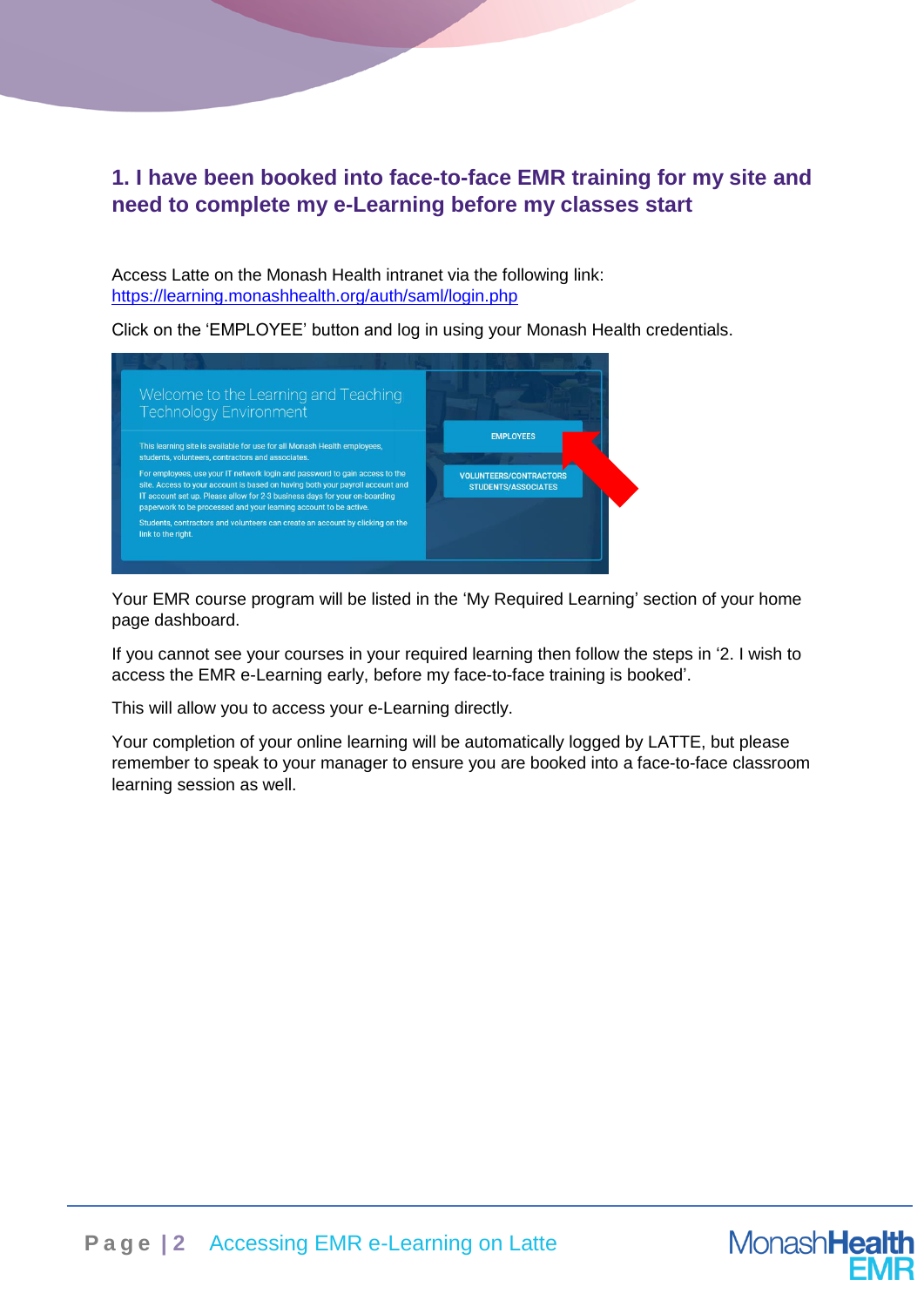#### **2. I wish to access the EMR e-Learning early, before my face-to-face training is booked**

Access Latte on the Monash Health intranet via the following link: <https://learning.monashhealth.org/auth/saml/login.php>

Click on the 'EMPLOYEE' button and log in using your Monash Health credentials.



Click 'Start EMR Training' in the right-hand side of the top menu.

|                                                                                                                       |  |  | Home Reports Course Catalogue Trainer My Team Help Start EMR Training |
|-----------------------------------------------------------------------------------------------------------------------|--|--|-----------------------------------------------------------------------|
| <b>TITLE IN THE TERM IN THE TIME IN THE TERM</b> IS THE TERM IN THE TERM IN THE TERM IN THE TERM IN THE TERM IN THE T |  |  |                                                                       |

Locate your discipline or specialty in the table and click on the link.

| <b>Nursing</b>                                                                                                                                |
|-----------------------------------------------------------------------------------------------------------------------------------------------|
| • General Medical and Surgical Nursing, HITH, Mental Health Nursing                                                                           |
| • ED Nursing<br><b>Nursing Emergency</b><br><b>Nursing: General N</b><br>al and Surgical                                                      |
| • Nursing Coordinators                                                                                                                        |
| • Midwifery                                                                                                                                   |
| • Intensive Care and Cardiac Care Nurses                                                                                                      |
| • Special Care Nursery and Neonatal Intensive Care Nurses                                                                                     |
| • Paediatric Nurses (inlc. Cancer Services Nurses - Paediatric)                                                                               |
| . Stomal Therapy, ICU Outreach/Liaison, Diabetic Educators, Infection Control, Lactation Consultant, MCH School, Rehabilitation and Aged Care |

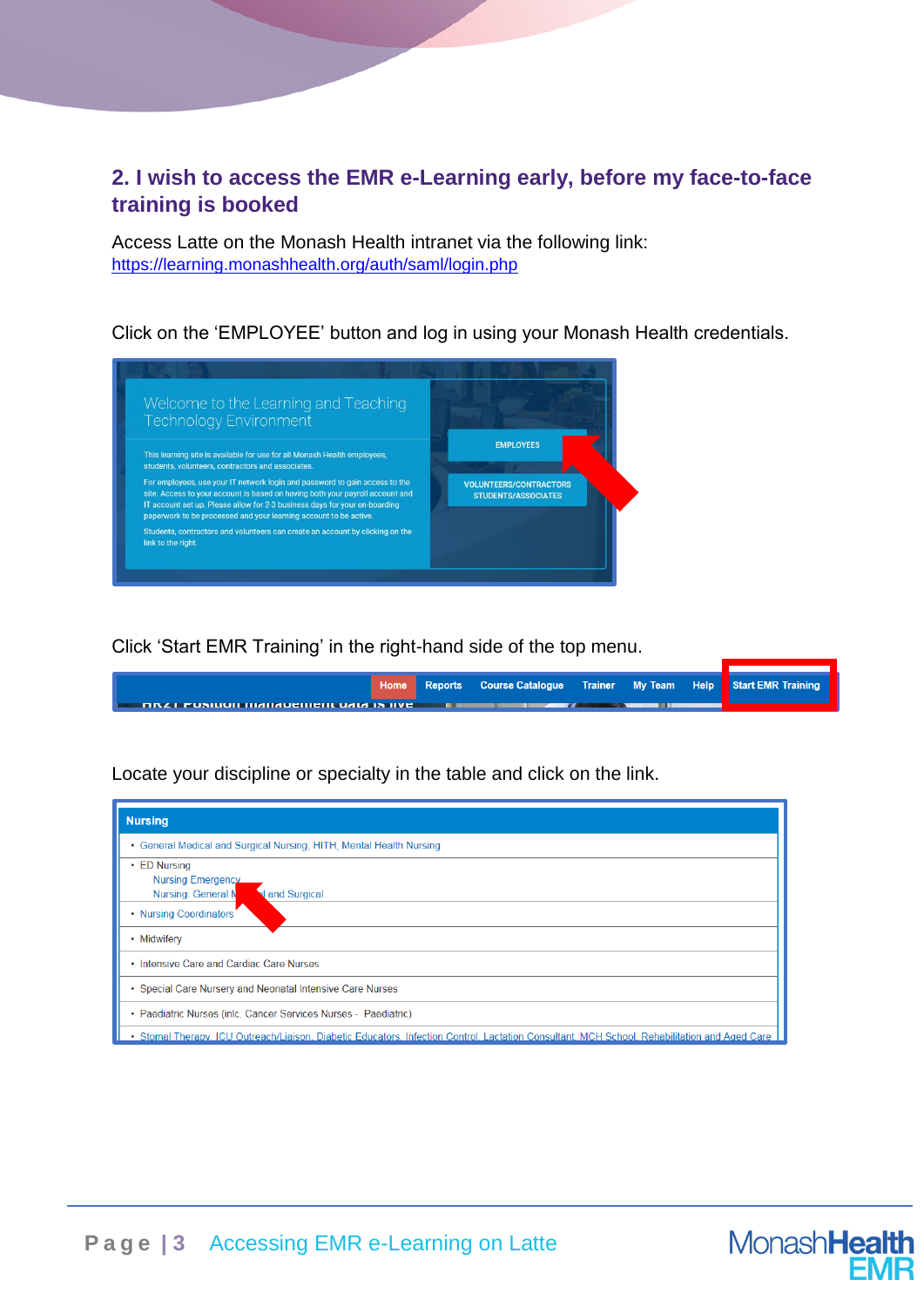Click on 'ENROL ME' to play an introductory video. (Remember to turn your audio on to hear the video).

| <b>Enrolment options</b>                           |
|----------------------------------------------------|
| <b>EMR eLearn - Nursing Emergency: Intro Video</b> |
| Self enrolment (Learner)                           |
| No enrolment key required.                         |
| <b>ENROL ME</b>                                    |

You will be redirected to another page with a 'Play' icon. Click the icon and watch the introductory video.



Click 'EXIT' to close the video.



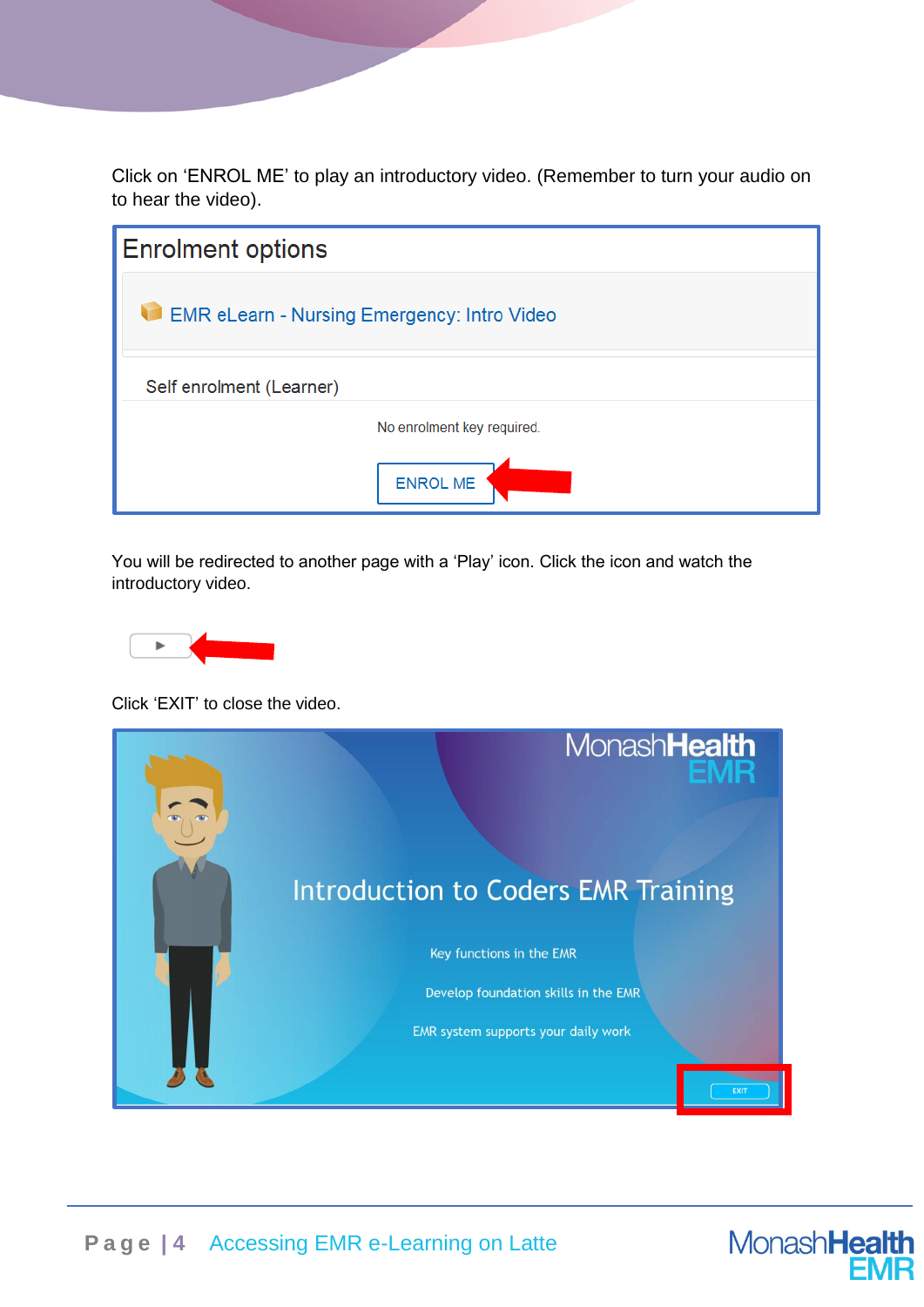Once you complete your introductory video you will see a message like the one below.

Click on 'LATTE HOME' to view new learning items on the LATTE home page in your 'Required Learning list' (in some instances there might be a slight delay to populate your Dashboard).

You have now viewed a short introduction to your EMR training.

New learning items will now be visible in your 'My Required Learning' dashboard on the home page:

1. EMR Program (specific to your specialty)

2. Allergies and ADR (for clinical employees only)

Return to the home page: LATTE Home

Scroll down past the 'Classroom bookings' and 'Intro' sections to see your course links. Click on the course links and complete your EMR e-Learning videos and Quizzes, this can be done in multiple sittings.

| <b>Intro</b>                                                                                                                                |                                                         |      |
|---------------------------------------------------------------------------------------------------------------------------------------------|---------------------------------------------------------|------|
| All courses in this set must be completed (unless this is an optional set).                                                                 |                                                         |      |
| <b>Course name</b>                                                                                                                          | <b>Actions</b><br><b>Status</b>                         |      |
| EMR eLearn - Introduction to Dialysis Nursing EMR E-Learning Module                                                                         | <b>LAUNCH COURSE</b>                                    | 100% |
|                                                                                                                                             |                                                         |      |
| <b>AND</b><br><b>Starting Your Day</b><br>All courses in this set must be completed (unless this is an optional set).<br><b>Course name</b> | <b>Actions</b><br><b>Status</b>                         |      |
| EMR eLearn - All Staff: Adding a Patient List                                                                                               | <b><i><u>Experience</u></i></b><br><b>LAUNCH COURSE</b> |      |